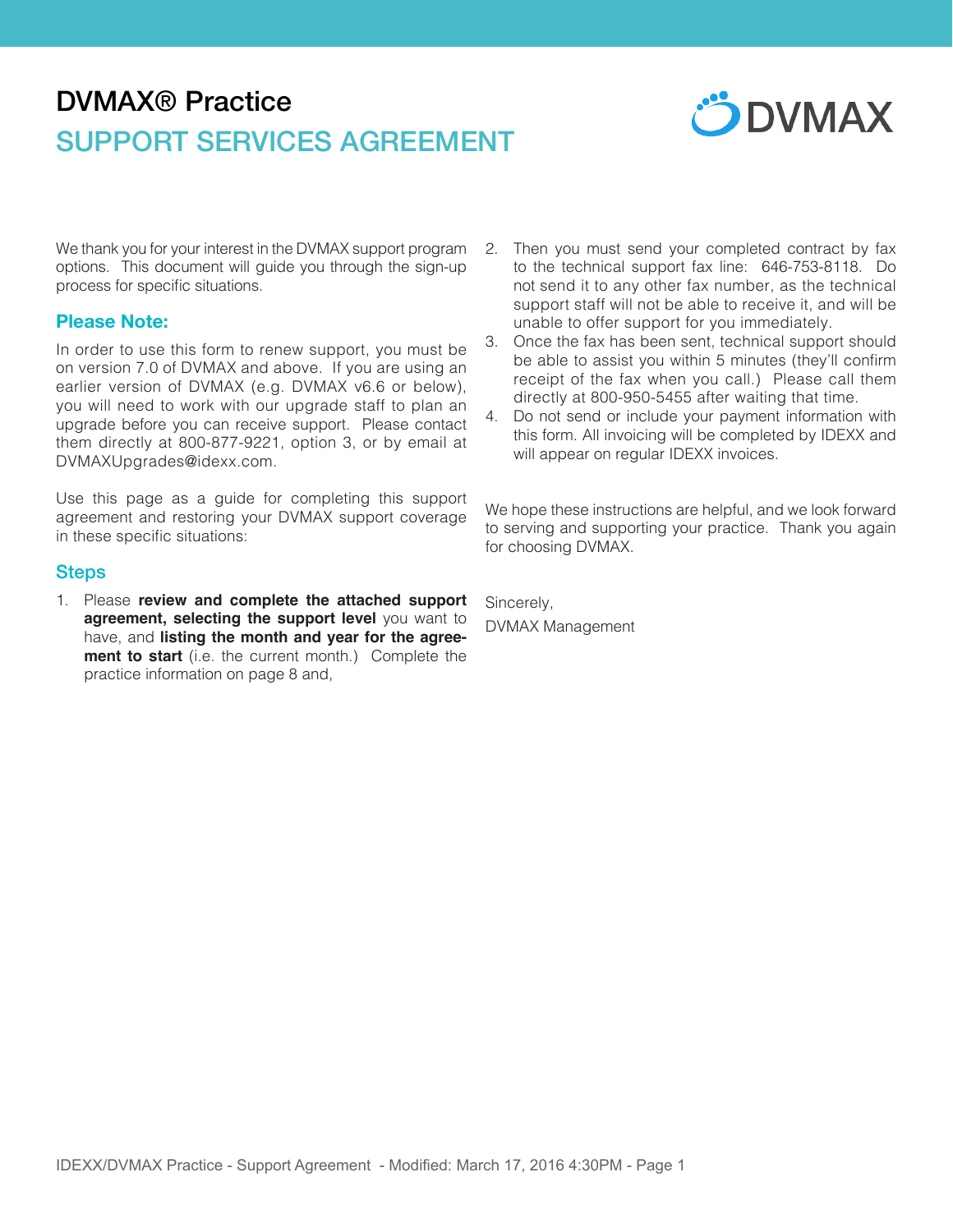## DVMAX® SUPPORT SERVICES AGREEMENT



This agreement describes support services for your DVMAX® Practice Management System provided by IDEXX Distribution, Inc., a subsidiary of IDEXX Laboratories, Inc. doing business as IDEXX Computer Systems ("IDEXX" or "we") or others. "DVMAX software" means and includes DVMAX® practice management software and related computer software and documentation. "Software updates" means and includes any patch, update, upgrade, enhancement, improvements, new release or other modification of DVMAX software that we provide to our software licensees. IDEXX offers the levels of support described on the Explanation of Support Service Agreement Levels attached hereto.

#### 1. Service Standards

We will use reasonable commercial efforts to provide support services at the level you have selected. We do not guaranty uninterrupted or error-free operation of the software. We support only the two most current release versions of DVMAX software, as denoted by the first two numbers of a release version (e.g. v7.0 and v.7.5). We may cease supporting any software product, even a current release level, at the end of your support period upon 30 days' prior notice to you. You may be required to upgrade to the current version of DVMAX software, and any ancillary software that is required, as part of a problem solution.

Support is provided by telephone at 800-950-5455 (you will need to provide your DVMAX ID number when calling our service line). For non-urgent support questions you can go to your user site through the web at http//users.dvmax.com. (You will need your DVMAX ID number and your administrative password). We do not provide on-site support.

Your practice must have in place the hardware meeting the minimum requirements designated by IDEXX to run the most up-to-date version of DVMAX. When we issue a software update, if your existing hardware does not meet minimum requirements to support that update, you will be responsible for updating your hardware if you wish to use that update Any software updates that include new products, features, modules or enhancements may require an additional license fee.

## 2. Term; Fees; Automatic Renewal

To receive support, you must be current (paid in full) on all support fees for the level you have selected. The initial service period and level for support shall be as stated in your invoice and shall automatically renew thereafter unless you give us 30 days prior written notice of your intention to discontinue or change your level of service.

By paying the support fee, you confirm your continuing agreement to the terms of this agreement. This agreement becomes effective on our receipt of the support fee or your accepting support from us before our receipt of the fee. If we allow you to pay in installments it is as an accommodation to you, and you agree to pay the entire fee.

We may increase our fees or modify our support program from time to time. The fee for any extension of the support period will be as indicated in our invoice to you. We may invoice you before the current support period expires. If you wish to continue receiving support, you must pay the fee before the beginning of any extension.

If for any period of time you are not covered by our support and wish to start or resume such coverage, we may charge you the support fee for any period you were not covered. If the practice has more than one practice site, a support fee must be paid for each practice site, unless IDEXX agrees otherwise in writing. IDEXX reserves the right to suspend support services to all practice sites if this clause is not adhered to.

Either of us may terminate support on 30 days written notice to the other. If we terminate, other than due to your breach, we will refund to you a pro rata portion of the fee. If you terminate, other than due to a breach by us, you will not be entitled to any refund. If at any time you have not paid all amounts due, other than amounts disputed in good faith, then without prejudice to any other rights we may suspend our support.

#### 3. Back-up Data

You are responsible for backing-up or otherwise preserving all of your critical files and data. We are not responsible for preserving any data on any equipment repaired at your site or returned to us or directly to the manufacturer/service provider. We will provide installation and update software for download or, if required, on readable media so that you can re-install your DVMAX software in the event of a catastrophic loss of the software. We may charge a fee for providing and shipping readable media. If we perform the restoration at our facility, we will charge you for this service at our standard rates. We are not responsible for the return of any ribbons, tapes, CDs or other supplies or media contained in any equipment provided to us or to our service provider for service.

#### 4. Third-Party Hardware

Because of the variety of non-software related equipment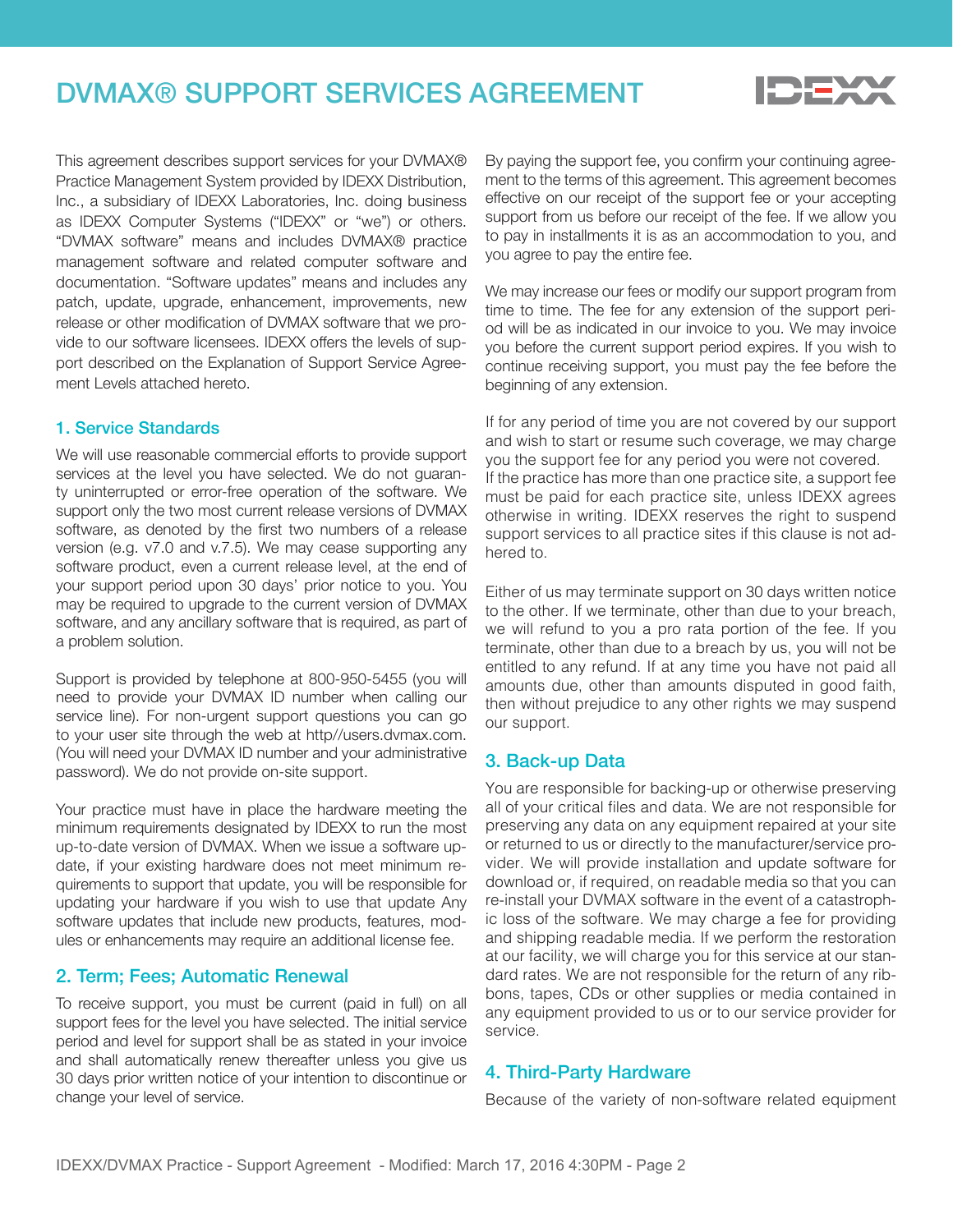factors that can adversely affect software performance, we cannot guaranty the performance of DVMAX software unless it is used only with a hardware/network system that meets our minimum specifications. If you use DVMAX software on a hardware/network system that does not meet our minimum specifications, our software is provided to you on an "AS IS" basis, and you release us from any and all obligations of this agreement or otherwise and agree to hold us harmless from any and all claims or actions relating to or arising out of the use or performance of our DVMAX software.

### 5. Third-Party Software Exclusion

With respect to third-party (non-IDEXX) software provided by us, we are acting only as a distributor of these products, which are manufactured or supplied by others. Accordingly, these products are provided on an "AS IS" basis, and you release us from any and all obligations of this agreement or otherwise and agree to hold us harmless from any and all claims or actions relating to or arising out of the use or performance of these products. Third party product manufacturers or suppliers may provide their own warranties or support. Licenses under the LGPL, Berkeley Software Distribution (BSD) and other "open source" libraries or utilities generally disclaim any and all warranties, as specified in the licenses to those programs that accompany the software products.

#### 6. Hardware and Expendable Parts Exclusions

With respect to hardware/network system components, we are acting only as a distributor of these products, which are manufactured or supplied by others. Accordingly, these products are provided on an "AS IS" basis, and you release us from any and all obligations of this agreement or otherwise and agree to hold us harmless from any and all claims or actions relating to or arising out of the use or performance of these products.

We do not guaranty or provide support on expendable or consumable parts, such as fuses, batteries, bulbs, cables, adapters, print heads, keyboards, mice, ribbons, tapes, CDs or other supplies or media.

## 7. Exclusions for Improper Use, Etc

We are not responsible for the performance of IDEXX products if you use products or services not provided by us. FAILURE TO USE ONLY OUR AUTHORIZED PRODUCTS OR SERVICES IN OR ON YOUR SOFTWARE OR EQUIP-MENT VOIDS OUR OBLIGATIONS TO YOU.

Our support does not cover problems resulting from any causes external to our products, such as negligence or improper use or handling; casualty; external electrical fault; failure to follow packing or shipping instructions; use of unauthorized products in conjunction with our products; computer viruses, spyware, malware, worms or other harmful programs; or repairs or modifications made by anyone other than us or our authorized service providers. We will repair normal wear-and-tear damage only to the extent required for proper functioning of equipment; cosmetic damage is not covered. We further do not have any obligations with respect to modifications made by you to versions of libraries subject to the LGPL or any other third party program.

If we determine that a reported problem is not covered by our support, at the level you have selected or otherwise, then you must pay or reimburse us for our labor to identify the problem, and any related shipping. If you wish us to repair the problem, we will attempt to do so, at your expense, or if you have shipped us the product we will return it to you at your expense.

## 8. Your Obligations

You must take reasonable care of the products, maintain them in a clean and appropriate environment and carry out the routine maintenance recommended by us in the applicable user guide or otherwise communicated to you from time to time. You must install software updates that are periodically sent to you in a timely manner.

Your personnel who contact us about product support must be knowledgeable about and trained on the products. You must provide reasonable supporting data to aid in the identification, reproduction and analysis of reported problems. You must maintain any restoration CD's and make them available as needed. You must treat all periodic software patches, updates, upgrades, modifications or other enhancements delivered under this agreement as licensed software in accordance with the terms of the applicable software license agreement between us (or, as applicable, between you and a third party software provider) under which you obtained rights to the software, and you must maintain such software license agreements in full force and effect.

## 9. Limitation of Liability

Although we will try to provide support services promptly, we are not liable for failure to do so, or otherwise to provide services, due to circumstances beyond our reasonable control. UNDER NO CIRCUMSTANCES WILL WE OR OUR LICENSORS BE LIABLE TO YOU OR ANY OTHER PER-SON FOR SPECIAL, INCIDENTAL, CONSEQUENTIAL, IN-DIRECT, EXEMPLARY OR PUNITIVE DAMAGES, OR FOR LOSS OF PROFITS, GOODWILL, DATA OR USE DAMAGES ARISING OUT OF THE MANUFACTURE, SALE, SUPPLY OR USE OF THE PRODUCTS OR OUR SUPPORT OR DATA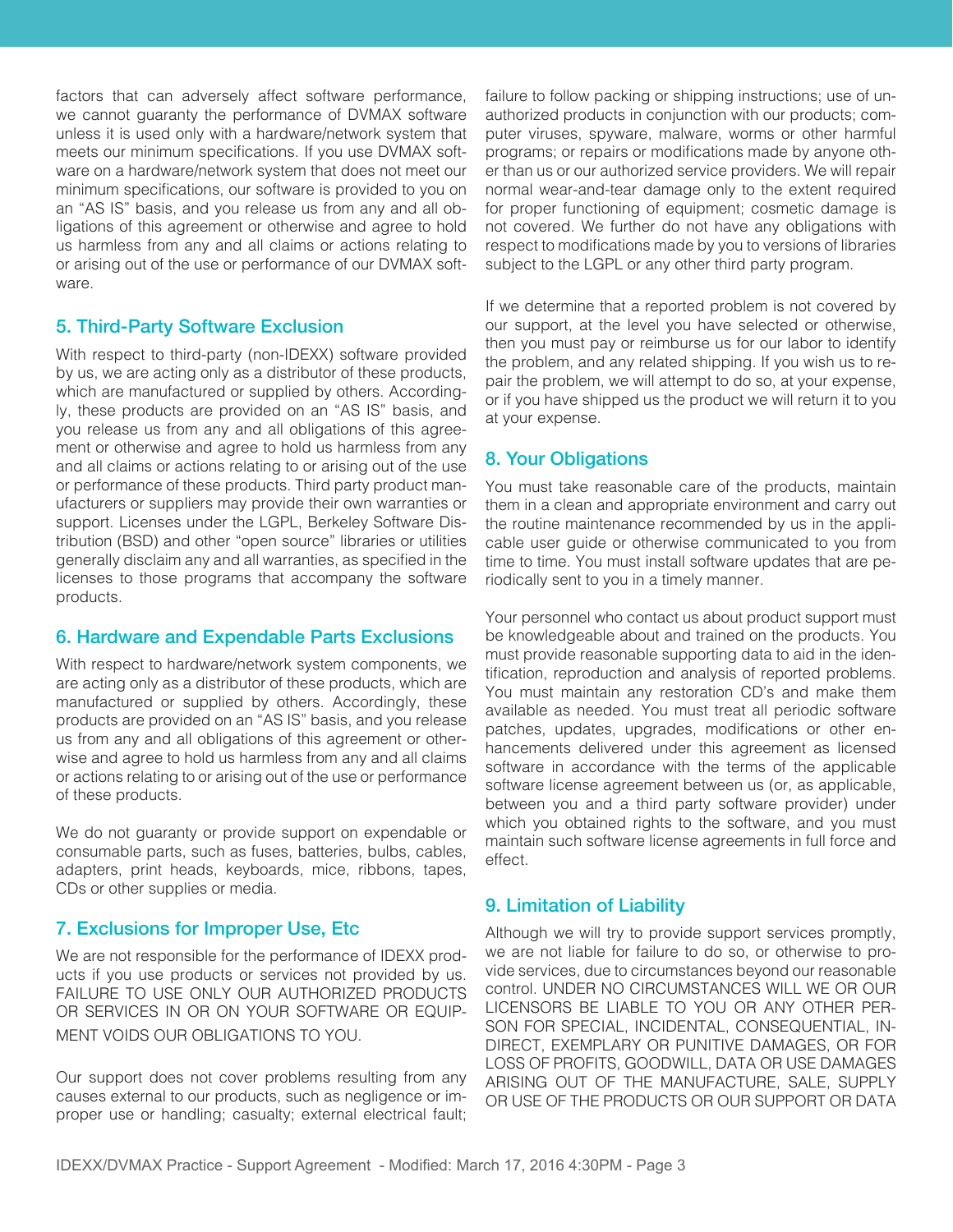CONVERSION SERVICES OR FAILURE OR DELAY IN DE-LIVERING SUCH PRODUCTS OR SUPPORT SERVICES, WHETHER BASED ON WARRANTY, CONTRACT, TORT OR OTHERWISE, EVEN IF WE WERE ADVISED OF THE POSSI-BILITY OF SUCH DAMAGES OR LOSSES.

DURING ANY SUPPORT PERIOD, OUR EXCLUSIVE LIA-BILITY, WHETHER BASED ON WARRANTY, CONTRACT, TORT OR OTHERWISE, AND YOUR SOLE REMEDY, IS A REFUND OF THE SUPPORT FEE PAID BY YOU FOR THE MOST RECENT THREE (3) MONTHS OF THE SUPPORT PE-RIOD.

#### 10. No Modifications

This agreement supersedes all prior oral agreements or statements. Except as provided under Section 2, neither party can modify this agreement except in a written document signed by authorized representatives of both parties.

#### 11. No Assignment

You may not assign your rights under this agreement to any other person, even if you sell your hardware/network system or your business to another. If you attempt to assign this agreement it will be void, and we will not have any obligations to you or your assignee. You must notify us if you intend to sell the products or your business including the products to another.

#### 12. Governing Law; Waiver of Jury Trial

This Agreement and our respective rights and duties are governed by and shall be interpreted and enforced in accordance with the laws of Maine (or Ontario, for Canadian sales), without giving effect to the principles of the conflict of laws thereof. Any legal actions relating to this Agreement must be brought in the court of appropriate jurisdiction in the State of Maine (or in the Province of Ontario, for Canadian sales), which shall have exclusive jurisdiction (except that we may bring an action for an injunction or similar equitable relief against you in any proper jurisdiction), and you hereby waive any claim of lack of jurisdiction or inconvenient forum. YOU AND WE WAIVE TRIAL BY JURY IN ANY LEGAL AC-TION BY OR AGAINST US IN SUCH LEGAL ACTIONS. We each further waive any claims against the other for multiple, punitive or exemplary damages in any legal actions relating to this Agreement. The prevailing party in any such legal actions shall be entitled to an award of its reasonable legal fees and costs.

## 13. English Language. (Québec only.)

The parties confirm that it is their wish that this Agreement and any other documents delivered or given pursuant to this Agreement, including notices, have been and shall

be in the English language only. Les parties aux presents confirment leur volonté que cette convention de meme tous les documents, y compris tous avis, s'y rattachant, soient rédigés en anglais seulement.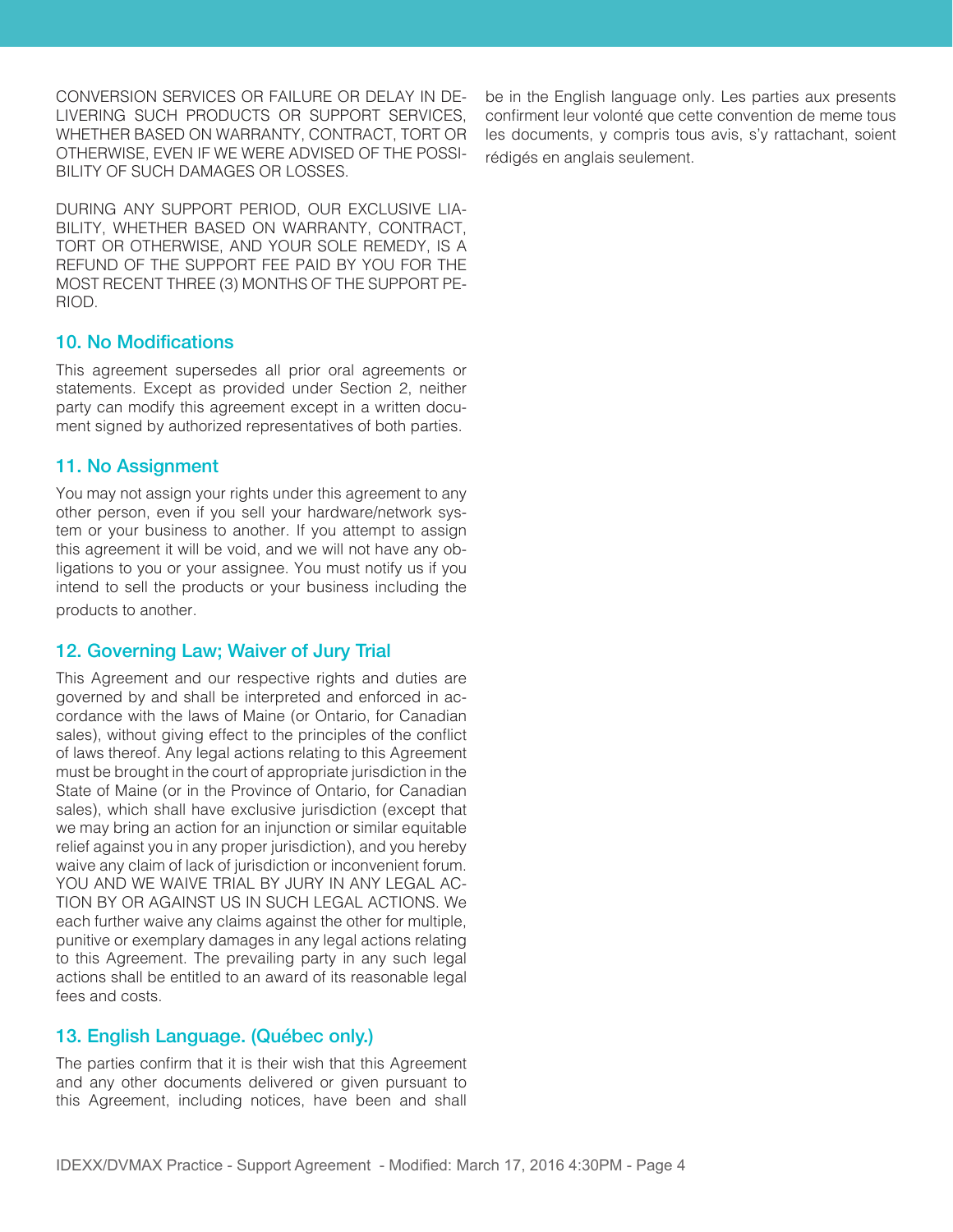## The DVMAX® Support Contract



#### Support Levels

Support for DVMAX is offered in different levels. The attached Service Agreement Chart outlines these levels and their associated benefits and is a part of the contract. Support levels range from Copper, for single-user sites with business hours coverage, to Diamond, for multi-user sites with 30 or more users and/or requiring active 24/7 coverage. Silver level support is the required minimum for multi-practices access (MPA), multi-database clinics and practices using remote processing.

#### **Coverage**

After you select a support level and return this signed contract, IDEXX/DVMAX will provide support at the level you have selected. Please refer to the attached Service Agreement Chart for the associated benefits; it is a part of this contract. Support is provided by telephone at 800-950- 5455. For non-urgent support questions you can go to your user site through the web at http//users.dvmax.com. (You will need your DVMAX ID number and your administrative password).

**IDEXX/DVMAX cannot support networks, operating systems, or hardware at your site. On site visits and training are not covered by this contract. IDEXX/DVMAX may require that you upgrade to the current version of the DVMAX software, and any ancillary software that is required, to provide continued support.**

#### Upgrades

Your practice must have in place the minimum hardware requirements designated by IDEXX/DVMAX to run the most up-to-date version of DVMAX. Maintenance upgrades can be obtained by contacting our technical support staff at: 800-950-5455. Major upgrades to the DVMAX software may require additional services and costs that are not included in this agreement.

If new optional features are added to DVMAX and these features require additional software, such software will be available during the term of this contract at the regular price for such software, or at discounted prices when discounts are available to DVMAX.

For DVMAX users currently on v7.0 and above, upgrades to the ancillary software (DVMAXClient & DVMAXServer, aka 4D), as required for DVMAX upgrades, are now included at no additional cost with all support levels.

For DVMAX users on earlier versions of the software, you must pay to upgrade the ancillary software (DVMAXClient & DVMAXServer, aka 4D) to v7.0 (or the current release). Future upgrades to the ancillary software will be included at no additional cost with all support levels.

**All support levels include free DVMAX maintenance updates that are released during the period of this agreement.**

#### Term & Payment

If an owner has more than one practice site, a support agreement must be obtained and a support fee paid for each practice site, unless IDEXX/DVMAX agrees otherwise in writing. IDEXX/DVMAX reserves the right to suspend technical support to all practice sites of this owner if this is not adhered to. IDEXX/DVMAX reserves the right to suspend technical support if your practice(s) have an outstanding balance for any products or services from IDEXX/ DVMAX.

#### **Transferability**

This contract may not be transferred or assigned without the consent of IDEXX/DVMAX. If ownership or control of your practice changes and new staff operating DVMAX have not, in IDEXX/DVMAX's judgment, been sufficiently trained, IDEXX/DVMAX may require training for the new staff as a condition of continuing or renewing support under this contract.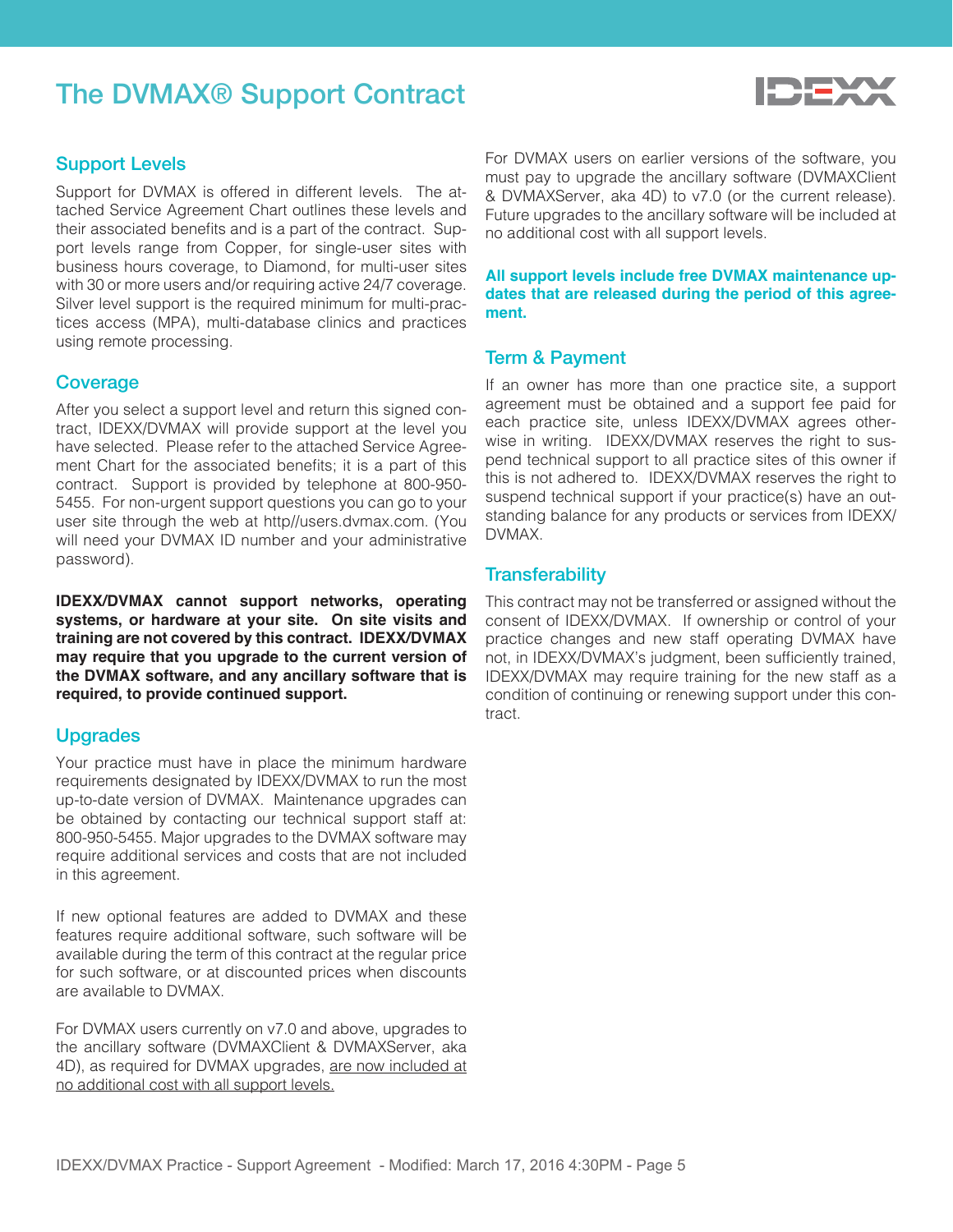## DVMAX Agreement



Service Levels and Fees

Date:

Please contact your account manager for pricing information.

#### ~~~~~~~~~~~~~~~~~~~~~~~~~~DVMAX AGREMENT~~~~~~~~~~~~~~~~~~~~~~~~~~~~~~~~~

CONTRACT INITIATION MONTH: \_\_\_\_\_\_\_\_\_\_\_\_\_\_\_\_\_\_\_\_\_\_ (please fill in the current month & year)

I agree to the support terms listed. I choose the above option for DVMAX technical support for the next 12 months.

PLEASE PRINT CLEARLY - \*Note that you MUST be on DVMAX v7.0 or higher to use this contract for reinstatement of support.

IDEXX / DVMAX® Products One IDEXX Drive, Westbrook, ME 04092 - 1 800 877 9221

Main office phone: 800-877-9221 - Technical Support phone: 800-950-5455 - Technical Support Fax: 646-753-8118